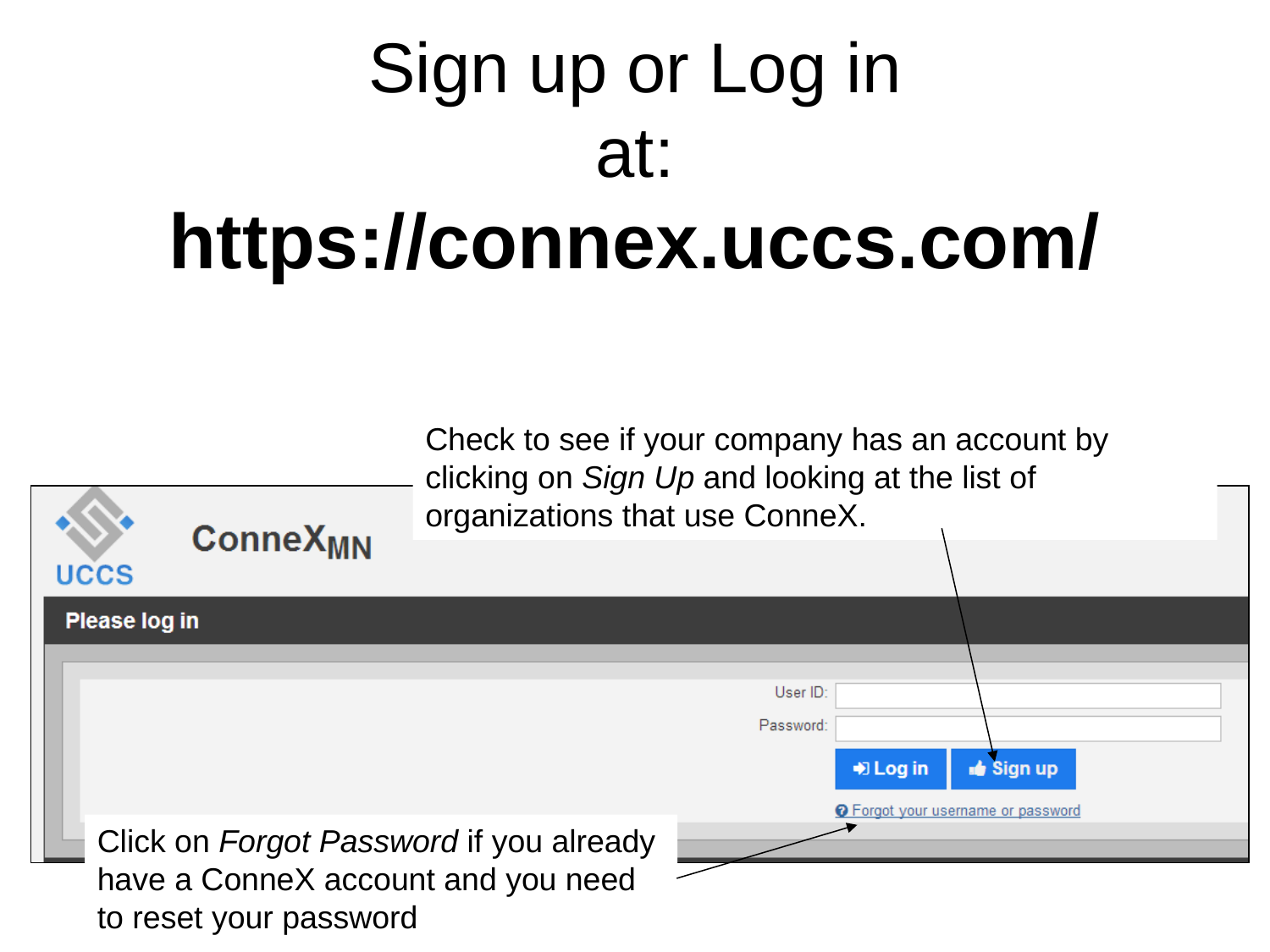#### Dashboard

After logging into ConneX, you will be automatically brought to the Dashboard. This will show you all projects posted on eGram

**ConneX<sub>MN</sub>** 

#### Use Tools for extra features

Welcome, rtvision! Disclaimer B Edit Account A Guide O FAQ O Disclaimer

| $\sim$ $\sim$ $\sim$             |                                                       |                                                  |                                          |                         |                      |
|----------------------------------|-------------------------------------------------------|--------------------------------------------------|------------------------------------------|-------------------------|----------------------|
| Construction Projects In Bidding |                                                       |                                                  |                                          |                         |                      |
| Title                            |                                                       | <b>Description</b>                               | Location                                 | Date                    | <b>View</b>          |
| 2013 Crackseal                   | 2013 Crackseal                                        |                                                  | Scott County Physical Development        | <b>Bidding Closed</b>   | View Project O       |
| 2013-Striping                    | 2013-Striping                                         |                                                  | Scott County Physical Development        | <b>Bidding Closed</b>   | View Project $\odot$ |
| CSWCL02                          | <b>Blakeley Trail Ravine Stabilization</b>            |                                                  | <b>Scott County Physical Development</b> | 10/29/2013              | View Project $\odot$ |
| CTGCLEARYRECON                   | Cleary Lake Park Improvements                         |                                                  | Scott County Physical Development        | <b>Bidding Closed</b>   | View Project O       |
| HOUSEREMOVAL                     | <b>House Removals</b>                                 |                                                  | <b>Scott County Physical Development</b> | <b>Bidding Closed</b>   | View Project O       |
| HOUSEREMOVAL 1400                | House Removal - CH 17                                 |                                                  | <b>Scott County Physical Development</b> | <b>Bidding Closed</b>   | View Project $\odot$ |
| PWCP6903                         | TH 169 at CH 69 Interchange                           |                                                  | Scott County Physical Development        | <b>Bidding Closed</b>   | View Project $\odot$ |
| 067-617-009 ALT 2                | CSAH 17 CONC. PAVING                                  |                                                  | Rock County Highway Department           | <b>Bidding Closed</b>   | View Project O       |
| 2011701                          | CSAH 81 - Landscaping between Lowry Ave and TH 100 in |                                                  | <b>Hennepin County</b>                   | <b>Bidding Closed</b>   | View Project O       |
| 2122000                          | Pedestrian Curb Ramp Retrofits - various locations in |                                                  | <b>Hennepin County</b>                   | <b>Bidding Closed</b>   | View Project O       |
| 2130600                          | Concrete pavement repair on various County roads in   |                                                  | <b>Hennepin County</b>                   | <b>Bidding Closed</b>   | View Project $\odot$ |
| 0000000                          |                                                       | THIR IS ONLY A TEST DDO IFST. NO DIDDING ALLOWED | <b><i>Linux color Cornel</i></b>         | Distribution Of a small |                      |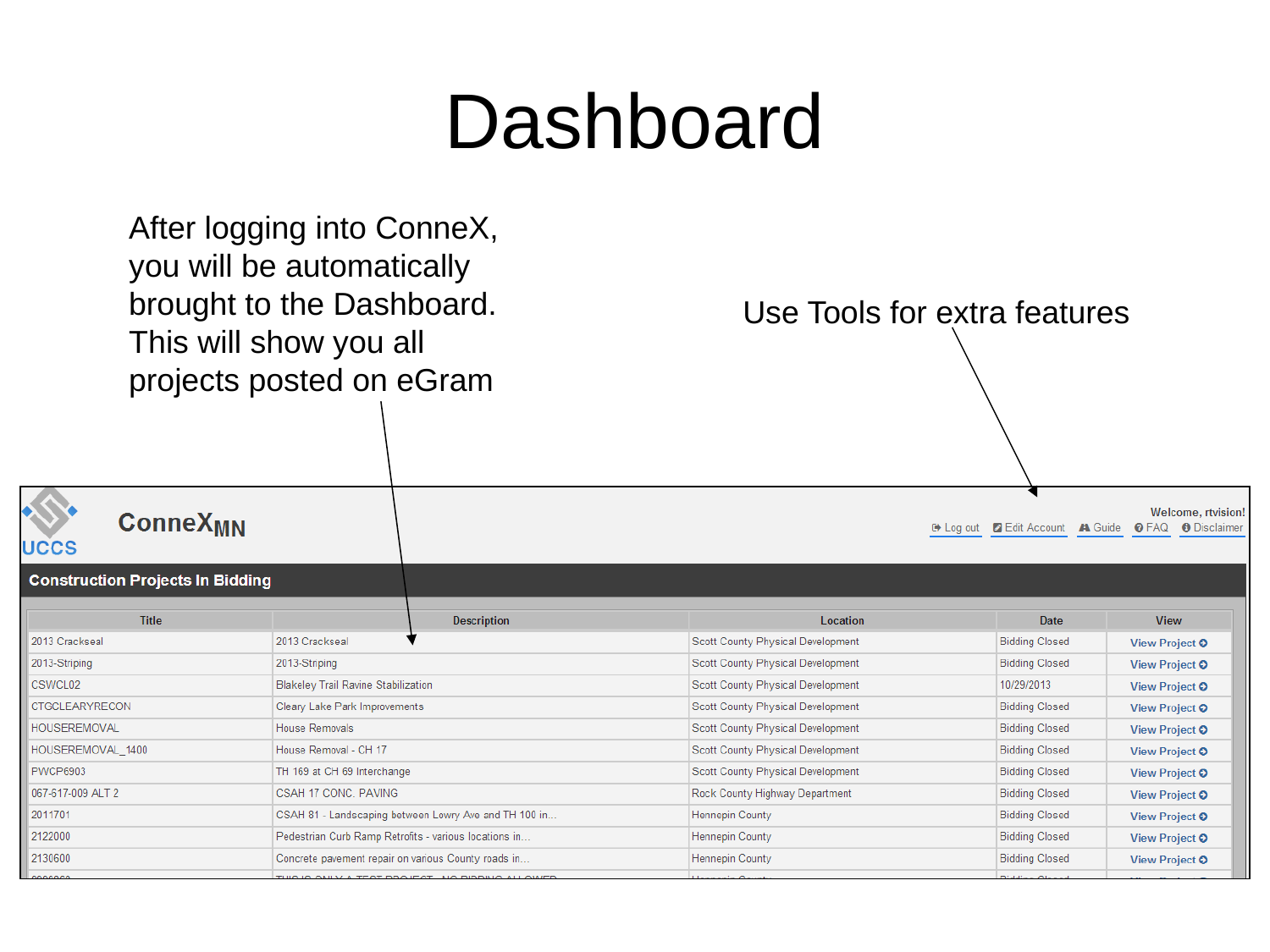### Manage Account Information

| <b>*</b> Application          | <b>B</b> Organization<br>& User                                                                                                                                   |
|-------------------------------|-------------------------------------------------------------------------------------------------------------------------------------------------------------------|
| <b>UCCS</b>                   | <b>ConneX<sub>MN</sub></b>                                                                                                                                        |
| <b>Edit My User Details</b>   |                                                                                                                                                                   |
|                               | <b>Account Information</b>                                                                                                                                        |
| * User ID: rtvision           |                                                                                                                                                                   |
| * First name: Melissa         |                                                                                                                                                                   |
| Middle initial:               |                                                                                                                                                                   |
| * Last name: Girtz            |                                                                                                                                                                   |
|                               | <b>Email Address</b>                                                                                                                                              |
| * Email:                      | melissag@rtvision.com                                                                                                                                             |
| * Confirm Email:              |                                                                                                                                                                   |
|                               | melissag@rtvision.com                                                                                                                                             |
| Current Password:             | Password - Leave the following fields blank unless changing password.                                                                                             |
|                               |                                                                                                                                                                   |
| New Password:                 |                                                                                                                                                                   |
| Confirm New Password:         |                                                                                                                                                                   |
|                               | This site requires a strong password. Your password will be scored based on the type of characters it contains (lower case, upper case, numbers, and symbols      |
|                               | too low, you will be asked to enter a different one.                                                                                                              |
|                               | <b>Office/Work Contact Information</b>                                                                                                                            |
|                               | Set / Reset to default information of organization                                                                                                                |
| * Address:                    | * Country:<br>U.S.A.<br>Address Line 1:<br>58 East Broadway<br>Address Line 2:<br>* City:<br>* State:<br>* Zip Code:<br><b>Little Falls</b><br><b>MN</b><br>56345 |
| * Phone:                      | (320)<br>$ $ 632<br>0760                                                                                                                                          |
| Extension:                    |                                                                                                                                                                   |
| Fax:                          |                                                                                                                                                                   |
| Cell Phone:                   |                                                                                                                                                                   |
|                               |                                                                                                                                                                   |
| <b>A</b> Save my user details |                                                                                                                                                                   |

Under the USER tab, click on *My Account* to:

Edit your User Details and Contact Information; then click on *Save User Details*.

Reset your Contact Information to match your organization's default Contact Information; click *Set/Reset*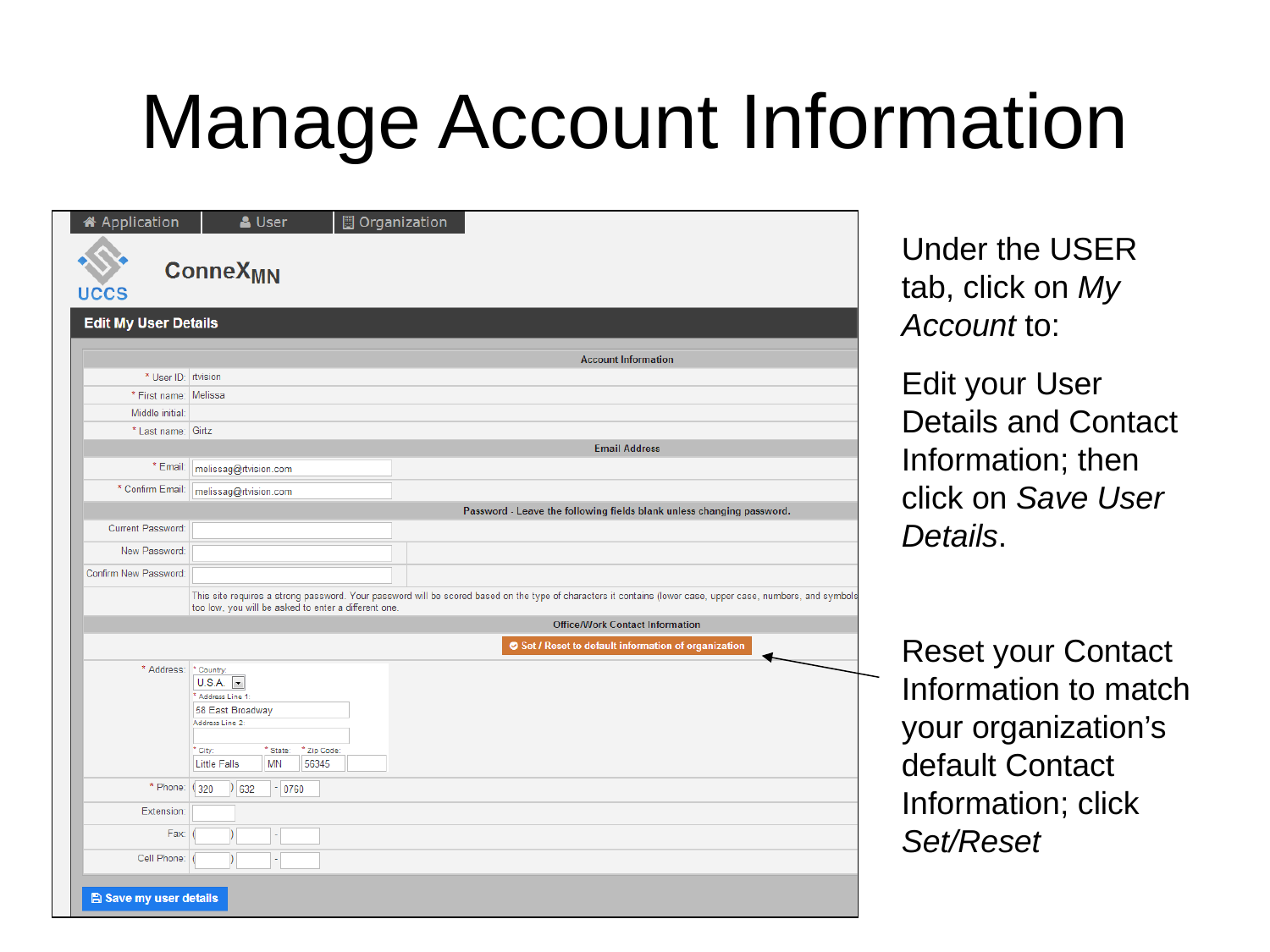# Manage Organization Details

| 各 Application                             | <b>■</b> Organization<br>& User                                                                                                                                                                                                                                             |
|-------------------------------------------|-----------------------------------------------------------------------------------------------------------------------------------------------------------------------------------------------------------------------------------------------------------------------------|
| <b>ConneX<sub>MN</sub></b><br><b>UCCS</b> |                                                                                                                                                                                                                                                                             |
| <b>Modify Organization Details</b>        |                                                                                                                                                                                                                                                                             |
| * Organization Name:                      | RtVision                                                                                                                                                                                                                                                                    |
| * Email:                                  | melissag@rtvision.com<br>. Please use a company address rather than a personal address.<br>Notifications from Counties and Cities about eGram Access will be sent to this addre<br>Notifications about requests from users to join your organization will be sent to this a |
| * Address:                                | * Country:<br>U.S.A.<br>* Address Line 1:<br>58 East Broadway<br>Address Line 2:<br>* City:<br>* State:<br>* Zip Code:<br><b>Little Falls</b><br>56345<br><b>MN</b>                                                                                                         |
| * Phone:                                  | (320)<br>632<br>$-10760$                                                                                                                                                                                                                                                    |
| Fax:                                      |                                                                                                                                                                                                                                                                             |
| Web Address:                              |                                                                                                                                                                                                                                                                             |
| * Extra security:<br>٠                    | On $\blacktriangleright$<br>On: Only user accounts with Administrative rights will be able to modify the user acc<br>Off: (default) All user accounts within the organization can modify the user accounts.                                                                 |

For those users who have administrative rights, you can modify organization details under the USER tab>> *My Organization*.

Turn on Security for your organization. When security is turned on, you can designate administrators and members. Members will only have the ability to view/modify their own account information and request eGram access.

#### **A** Save Details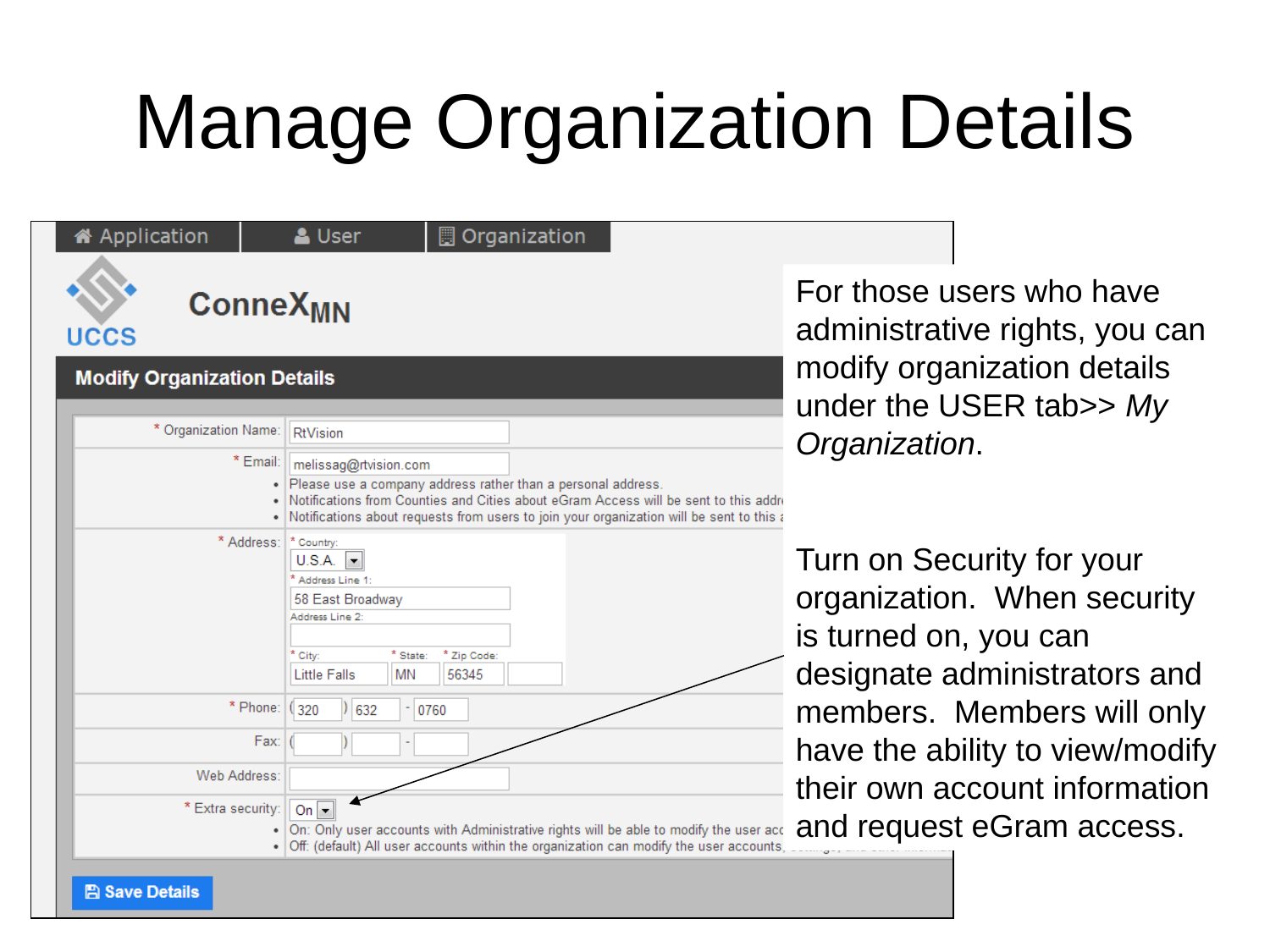# Manage eGram Requests

Click on ORGANIZATION tab>> *eGram Access*, to send requests for access to eGram servers.

The request status will change to

| 各 Application         | & User<br>Organization<br>▦                                        | The request status will change to<br>'pending' after a request has been<br>sent, and 'approved' once the eGram<br>owner approves the request. |                        |  |  |
|-----------------------|--------------------------------------------------------------------|-----------------------------------------------------------------------------------------------------------------------------------------------|------------------------|--|--|
| uccs                  | <b>ConneX<sub>MN</sub></b>                                         |                                                                                                                                               |                        |  |  |
|                       | Access to eGram servers (7 pending requests, 11 approved requests) |                                                                                                                                               |                        |  |  |
| <b>Request Status</b> | <b>Server Name</b>                                                 |                                                                                                                                               | Click on the           |  |  |
| Send Request          | Aitkin County                                                      | https://egram.co.aitkin.mn.us                                                                                                                 | link to<br>navigate to |  |  |
| ← Send Request        | Anoka County                                                       | https://156.98.131.94                                                                                                                         |                        |  |  |
| ← Send Request        | Beltrami County                                                    | https://eqram.co.beltrami.mn.us                                                                                                               |                        |  |  |
| Approved              | Benton County                                                      | https://eqram.co.benton.mn.us                                                                                                                 | the eGram              |  |  |
| Approved              | <b>Big Stone County</b>                                            | https://eGram.BigStoneCounty.org                                                                                                              | <b>Project site</b>    |  |  |
| Approved              | <b>Blue Earth County</b>                                           | https://eqram.blueearthcountymn.gov                                                                                                           |                        |  |  |
| ← Send Request        | <b>Brown County</b>                                                | https://egram.co.brown.mn.us                                                                                                                  |                        |  |  |
| Send Request          | Carlton County                                                     | https://egram.co.carlton.mn.us                                                                                                                |                        |  |  |
| Send Request          | Carver County                                                      | https://eqram.co.carver.mn.us                                                                                                                 |                        |  |  |
| Send Request          | Cass County                                                        | https://egram.co.cass.mn.us                                                                                                                   |                        |  |  |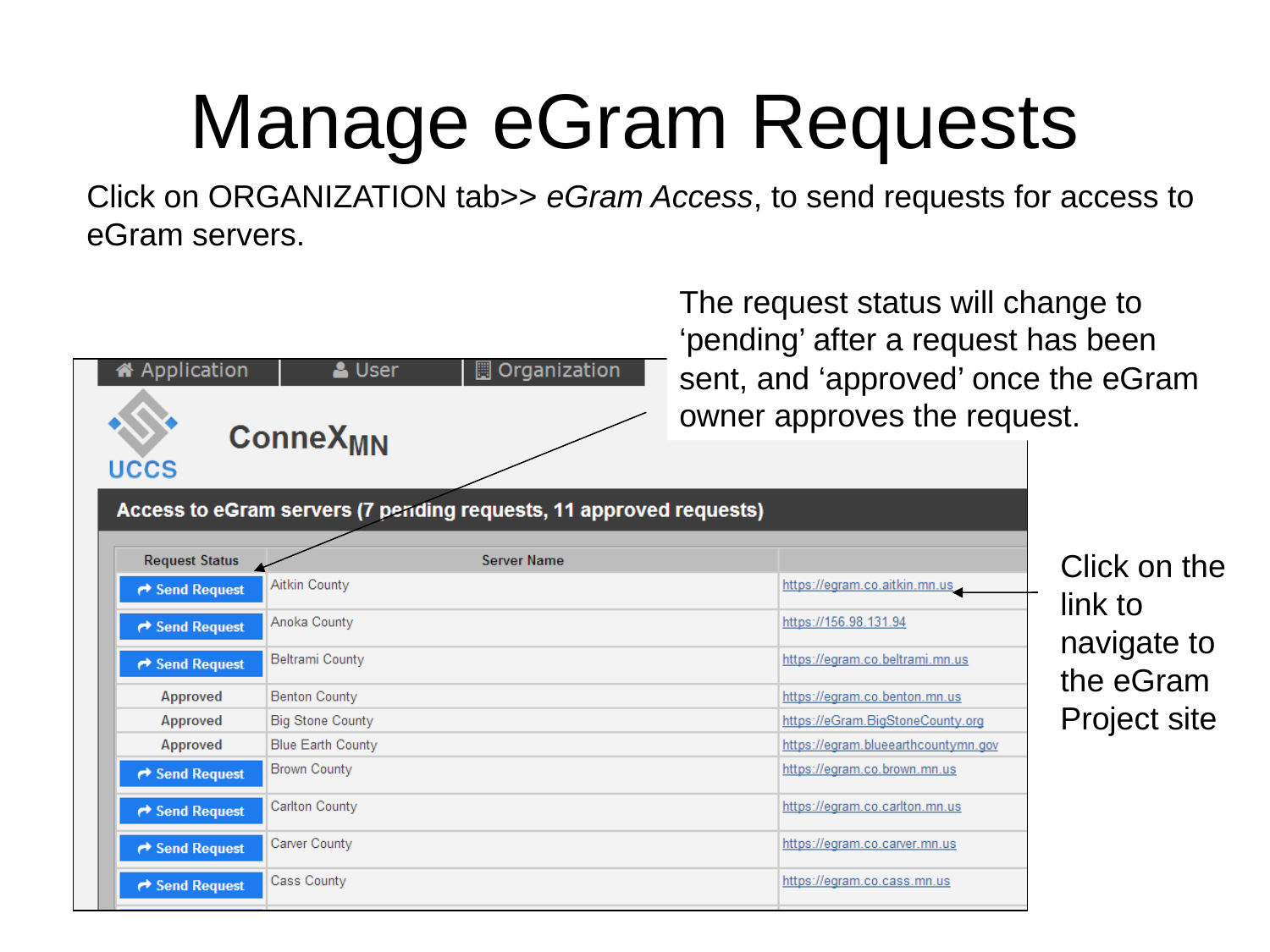#### Account Request Acceptance Email

The following is the automatic email that will be sent from notifications@connex.mn.uccs.com when/if your request has been approved. You will receive a separate email for each County/City eGram server request.

*Subject: Request for User Accounts - Approved by [EGRAM NAME]*

*Message:* 

*[EGRAM NAME] has approved your request for user accounts.*

*Log in to the eGram at [EGRAM LINK].*

*[IF COUNTY IS USING bidVAULT: "You can also bid on projects online at [BID\_LINK]"]*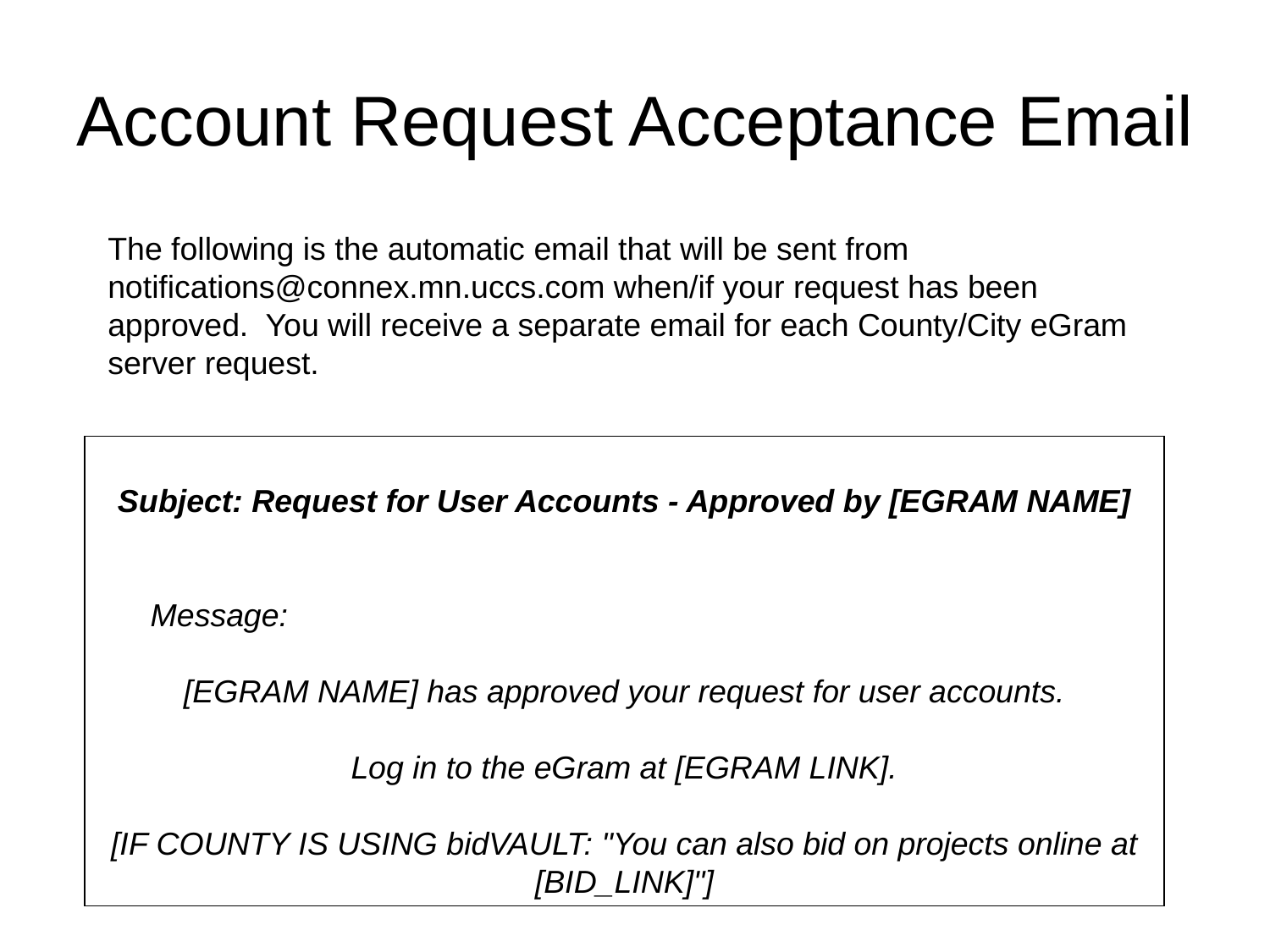# Manage User Accounts

Click on ORGANIZATION>> *Manage Users* to:

- Add new user accounts to the organization
- Accept/reject user requests
- Manage user account details
- Edit and/or setup user approval rights
- Dismiss users who no longer work for the organization

| <b>备 Application</b><br><b>A</b> User<br><b>ConneX<sub>MN</sub></b><br><b>UCCS</b><br>Accept/Deny requests to join your organization (0)             |          | <b>B</b> Organization |       |               |                                                                                     | EX Log out 2 Edit Account A Guide | Wel<br><b>O</b> FAC |
|------------------------------------------------------------------------------------------------------------------------------------------------------|----------|-----------------------|-------|---------------|-------------------------------------------------------------------------------------|-----------------------------------|---------------------|
| No users have requested to join your organization.<br>Manage the user accounts within your organization (1)<br><b>O</b> Add new user to organization |          |                       |       |               | Click on Reset PIN to<br>receive an email with a new<br>PIN for electronic approval |                                   |                     |
| Name                                                                                                                                                 | User ID  |                       | Email | <b>Rights</b> | Approver                                                                            | <b>Ready for eGram?</b>           |                     |
| Melissa Girtz<br>$\mathbb{Z}$ Edit                                                                                                                   | rtvision | melissag@rtvision.com |       | administrator | Yes (Reset PIN)                                                                     | Yes                               |                     |
| Your Ad Here<br><b>V</b> RTVISION<br>150x50 pixels                                                                                                   |          |                       |       |               |                                                                                     |                                   |                     |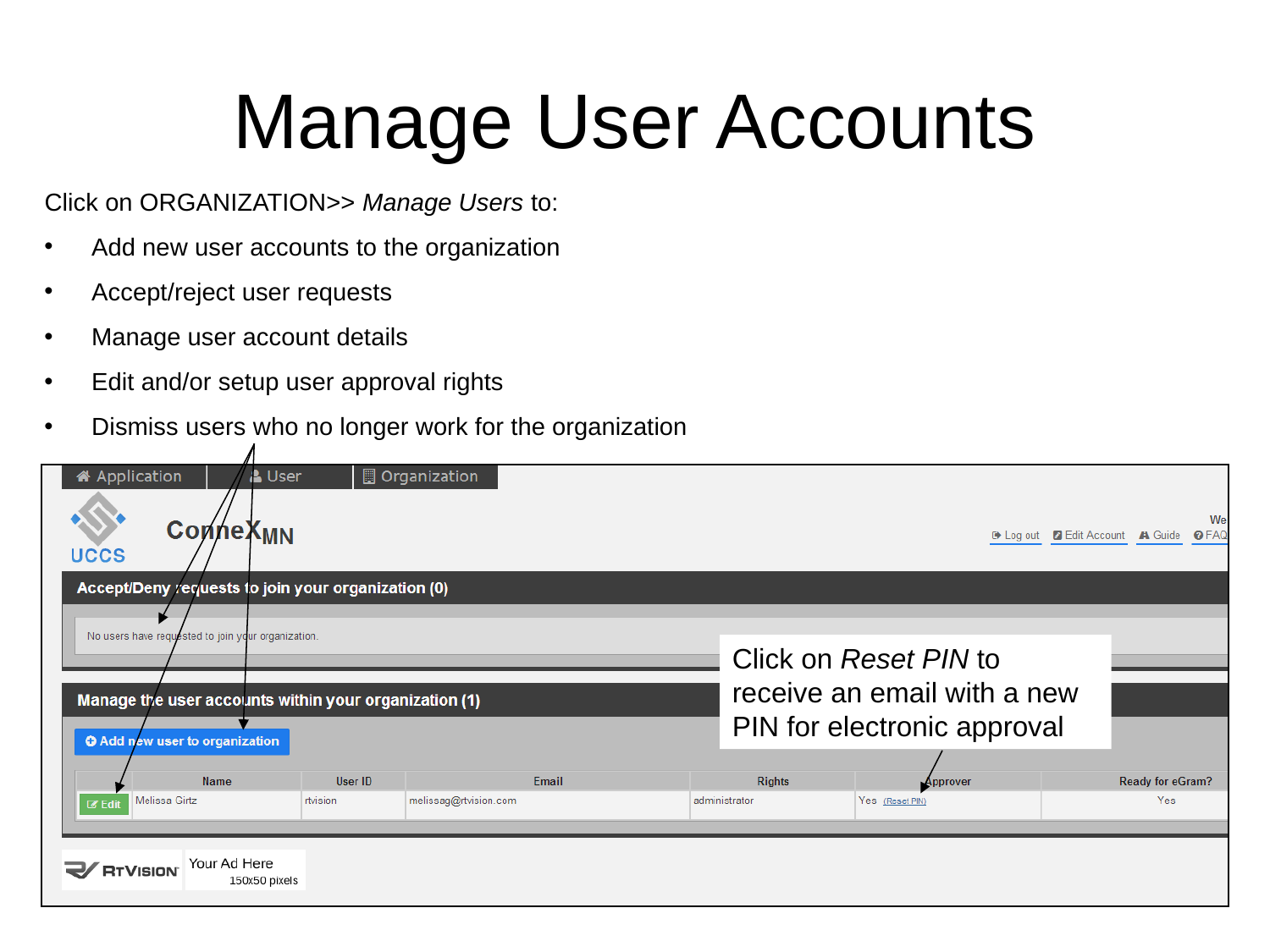#### Edit Rights and Remove User Account

Editing a User Account allows you setup a user with Approval Rights and specify Administrator or Member access rights.

You can also reset a password, and modify user details.

Delete a user account (so it no longer exists) or just Dismiss the user account, which removes it from your organization